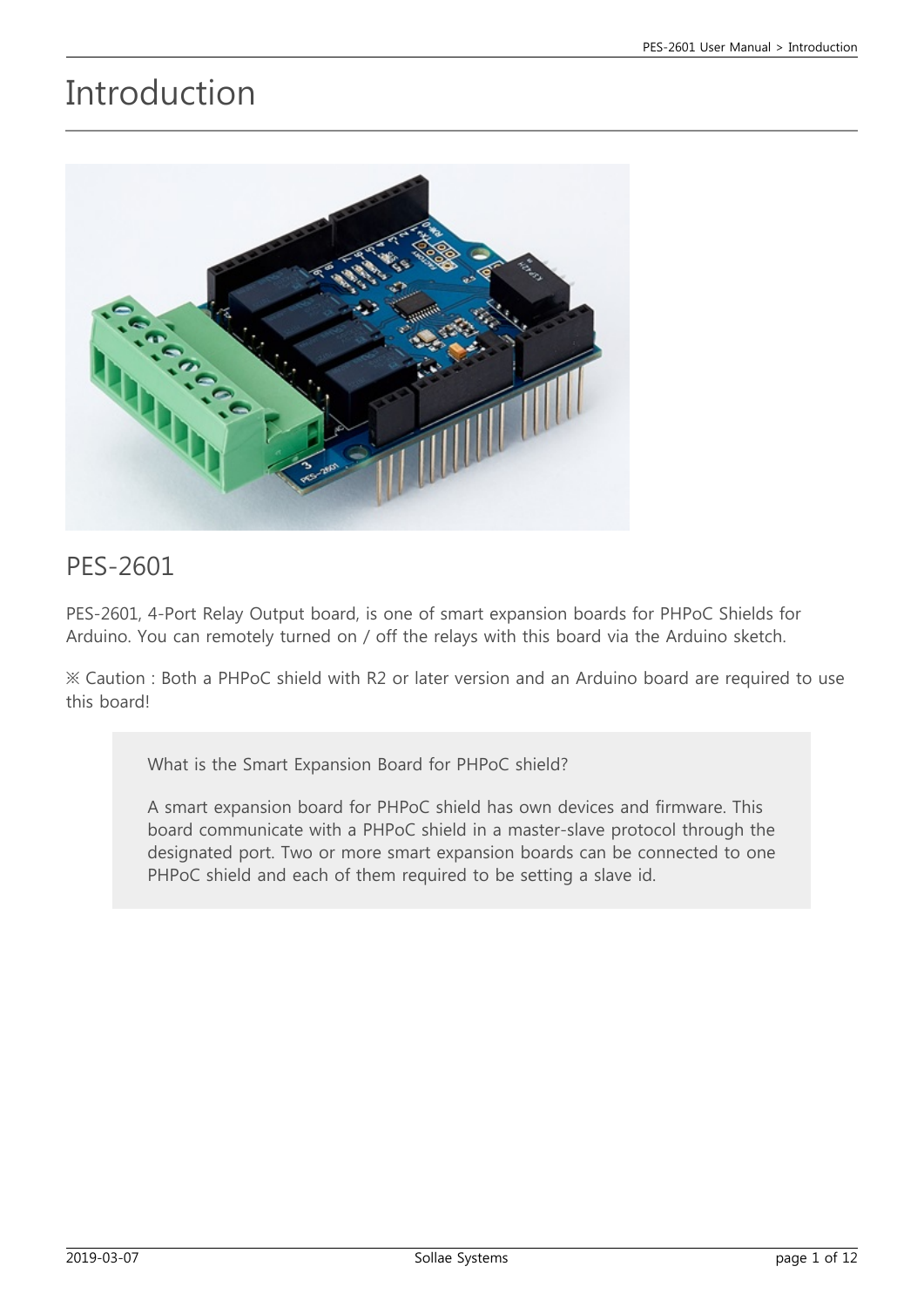## Dimension

## Body



※ Dimensions(unit : mm) may vary according to a method of measurement.

#### Terminal Block

This board uses two types of 8-pole terminal block. Refer to each datasheet for dimension.

- [Datasheet of T-type Terminal Block](https://www.phpoc.com/support/manual/pes-2601_user_manual/img/tb_type_T.pdf)
- [Datasheet of S-type Terminal Block](https://www.phpoc.com/support/manual/pes-2601_user_manual/img/tb_type_S.pdf)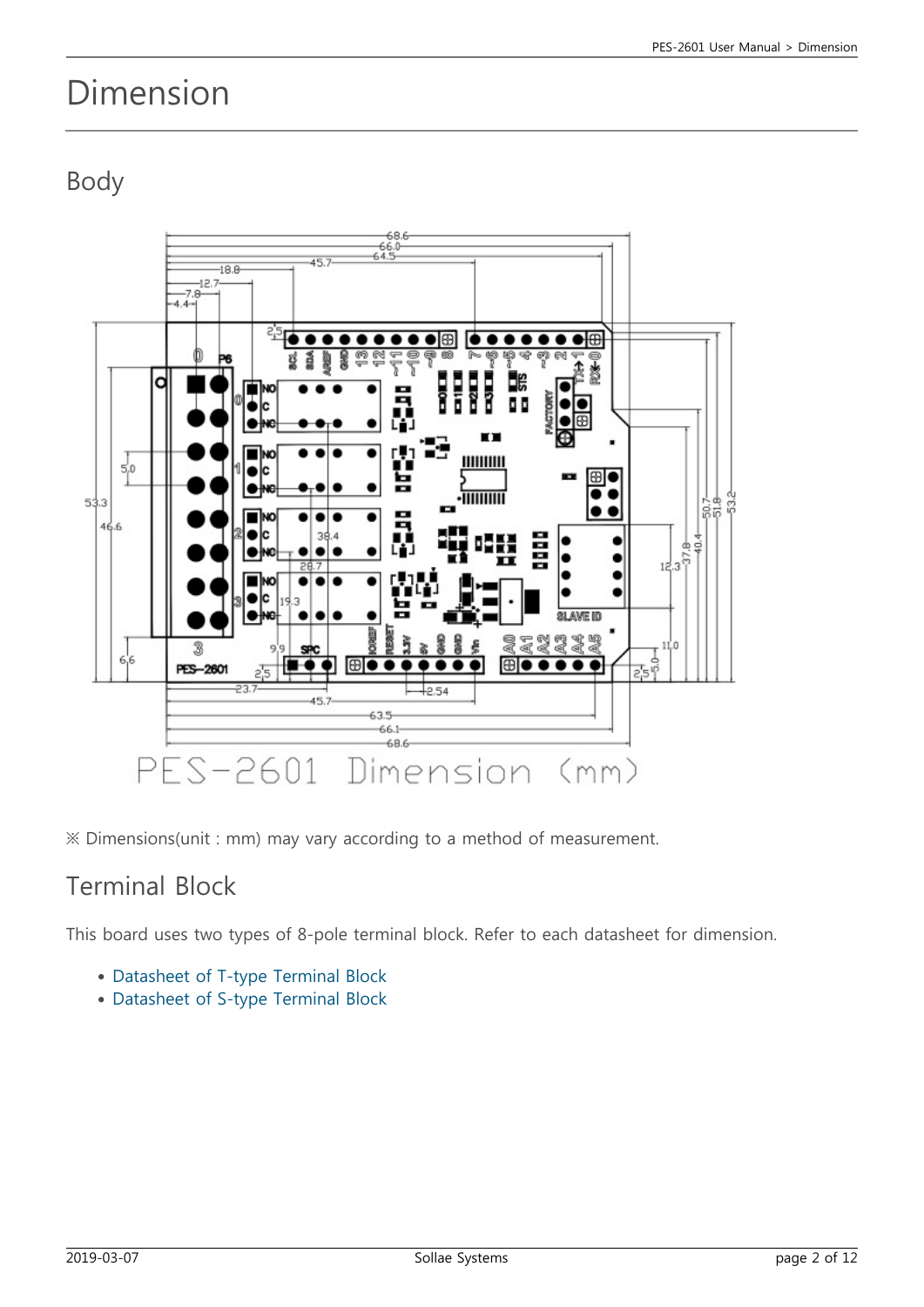# Schematic

This is the schematic of PES-2601.

[PES-2601-V11-PO.pdf](https://www.phpoc.com/support/manual/pes-2601_user_manual/img/PES-2601-V11-PO.pdf)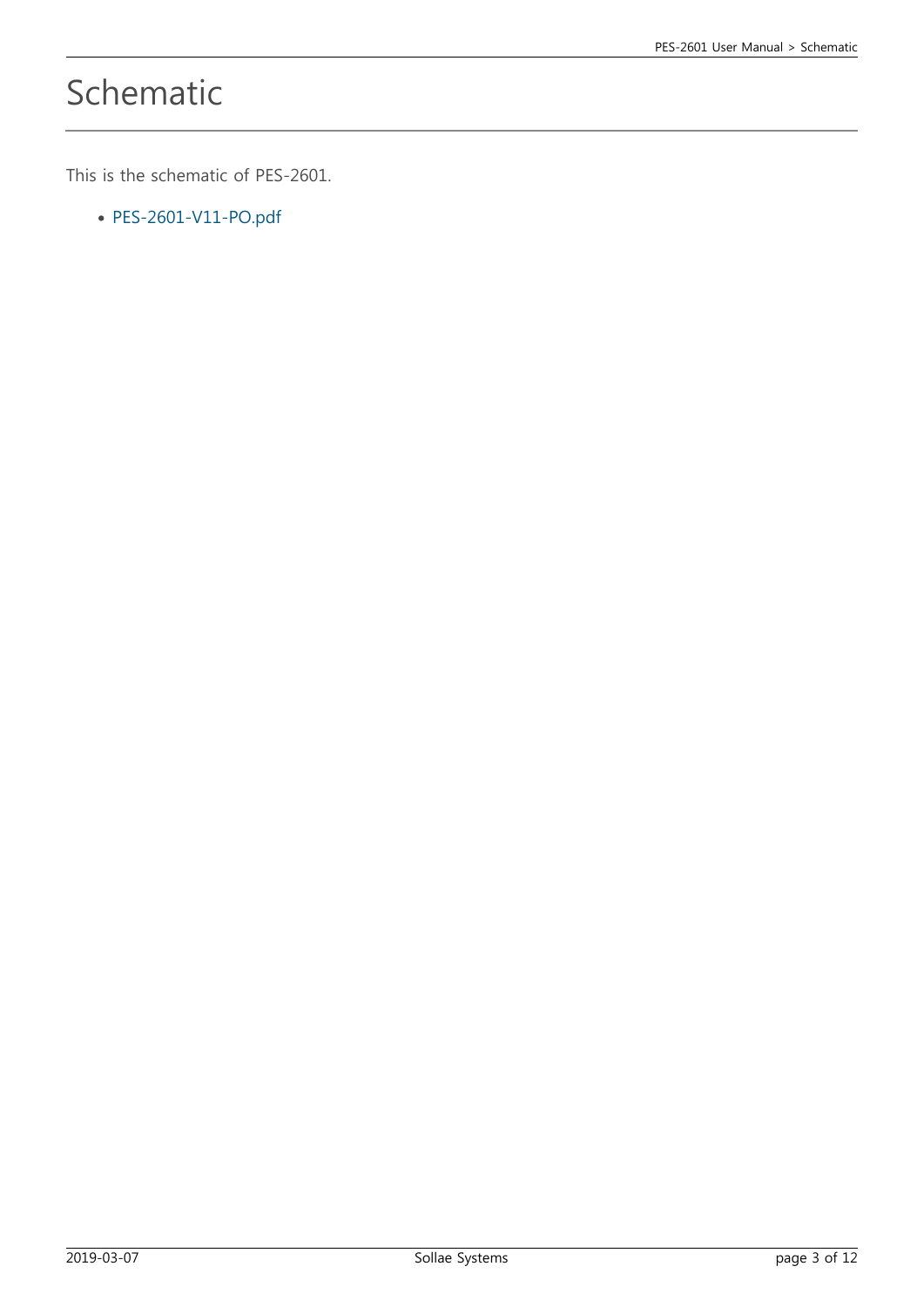## Layout



#### 1. Output Ports

Output ports are interfaced with a 5mm spaced terminal block which has 8 terminals. Every output port is connected to a relay and each port can be selected NO (Normal Open) or NC (Normal Close) by a jumper. Output ports' range of use is as follows:

| $\sim$<br>volta | Max.<br>Lurrent<br>Permissible<br>╰ |
|-----------------|-------------------------------------|
| $\Omega$        | $\bigcap$ $\bigcap$                 |
| ついい             | ZH                                  |

※ Caution : It may result in product malfunction to use beyond the maximum permissible current. Be sure to use it considering the peak current of a connected device.

## 2. SLAVE ID Switch

A slave ID is used when PHPoC shield identifies each smart expansion board. So, each smart expansion board, which is connected to a PHPoC shield, should have a unique slave ID. The slave ID can be set one of the numbers from 1 to 14 by 4 DIP switches as follows: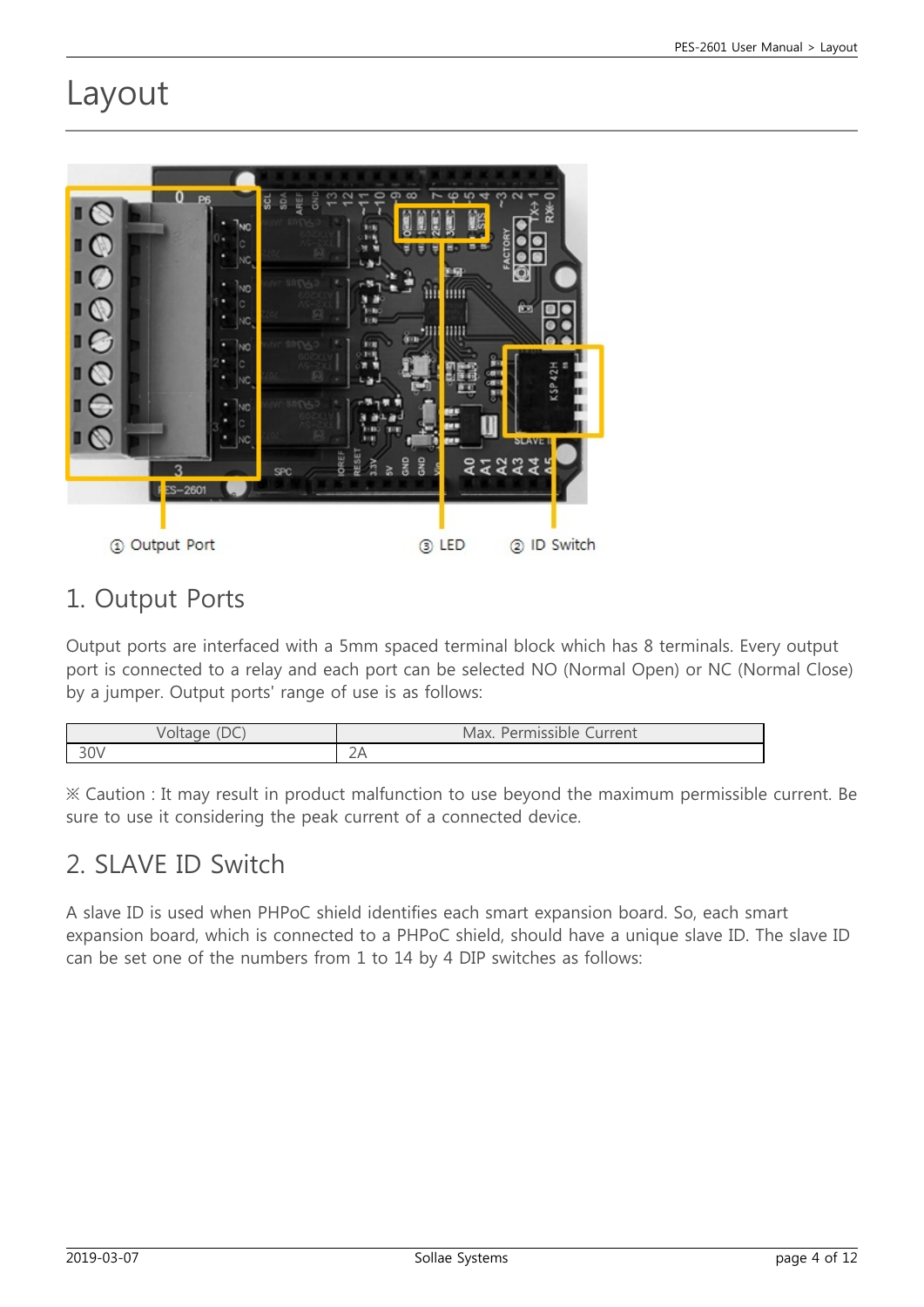

## 3. LED

This board has five LEDs.

| I FD       | Description                                                                                                                                                          |
|------------|----------------------------------------------------------------------------------------------------------------------------------------------------------------------|
| <b>STS</b> | when slave id is valid > repeat on and off every second<br>when slave id is invalid > blinks very quickly<br>when it failed to communicate with a PHPoC shield > off |
|            | turned ON with output 0 is ON                                                                                                                                        |
|            | turned ON with output 1 is ON                                                                                                                                        |
|            | turned ON with output 2 is ON                                                                                                                                        |
|            | turned ON with output 3 is ON                                                                                                                                        |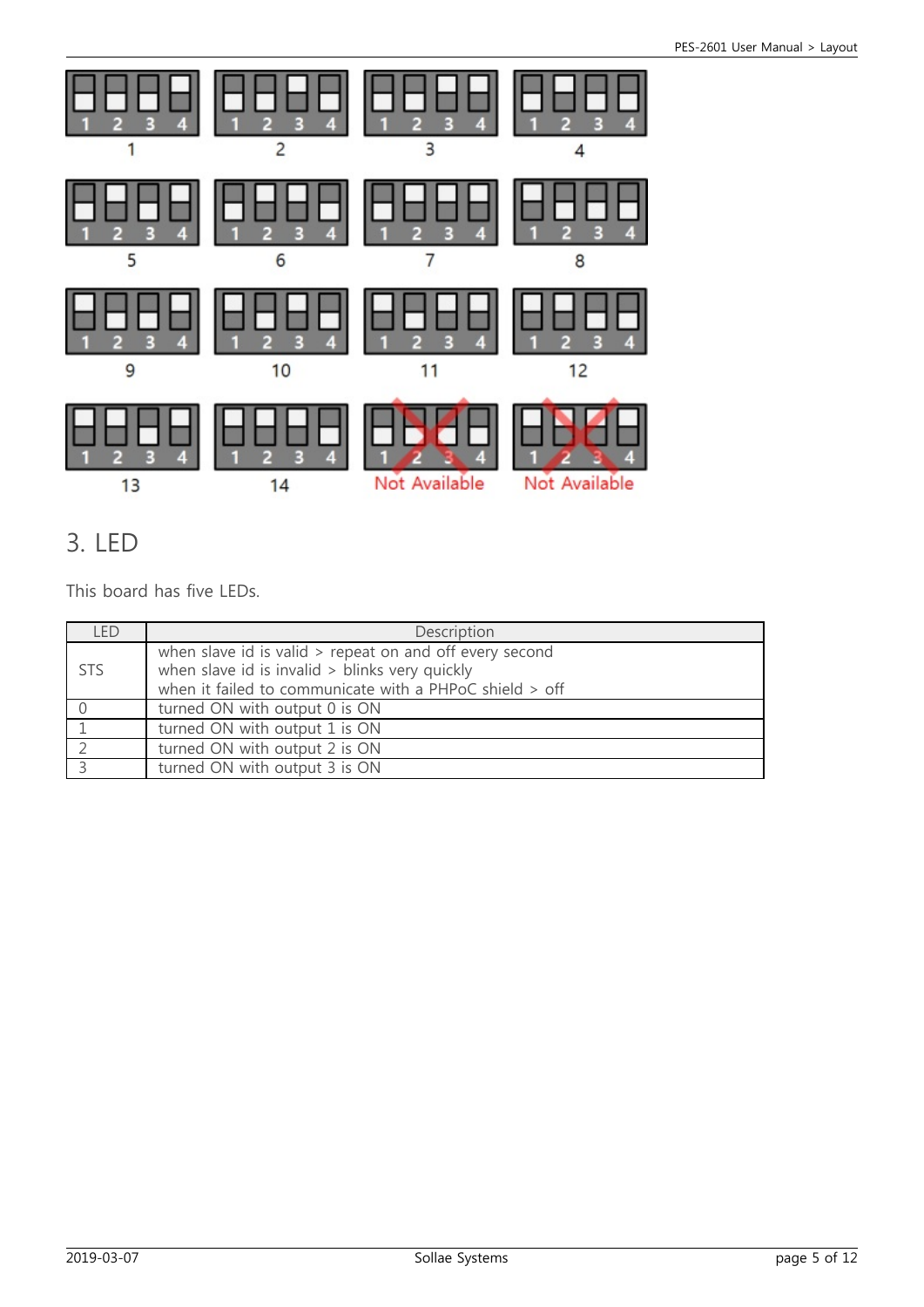## How to Use

This board can be used by steps as follows.

### 1. Connect to a PHPoC Shield and an Arduino

It is not possible to use this board alone. Please be sure that connection to a PHPoC Shield and an Arduino.

## 2. Install Libraries for Arduino

Install PHPoC and PhpocExpansion library via library manager on Arduino IDE. Both libraries are required to use PHPoC shield and this board. Refer to the manual pages below for detail about the libraries.

• [PHPoC shield library reference](https://www.phpoc.com/support/manual/phpoc_shield_for_arduino_library_reference)

#### 3. Use Sample Codes

Use sample codes in libraries and examples in this manual.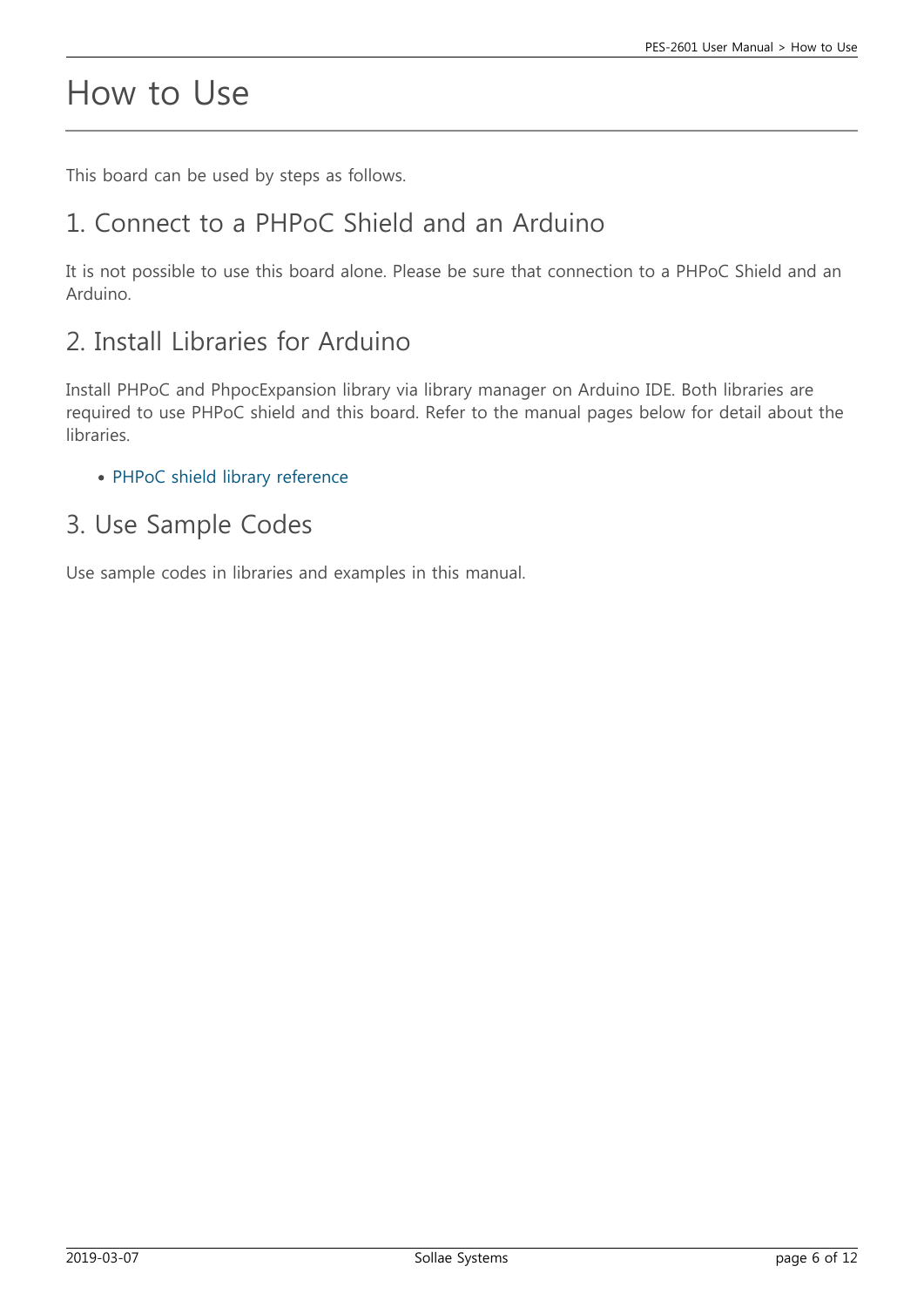# Class and Functions

### Class

To use this extension board, use the ExpansionRelayOutput class of the PHPoC Expansion library.

#### Member Functions

Available member functions of the ExpansionRelayOutput class are as follows:

| Member Function                         | Description                                  |
|-----------------------------------------|----------------------------------------------|
| int getPID(void)                        | get the product's ID                         |
| char *getName(void)                     | get the product's name                       |
| ExpansionRelayOutput(int sid, int port) | create an instance of a specific output port |
| void on(void)                           | turn a output port ON                        |
| void off(void)                          | turn a output port OFF                       |
| bool isOn(void)                         | return true when a output port is ON         |
| bool isOff(void)                        | return true when a output port is OFF        |
| void setDelay(int ms)                   | give delay for output(millisecond)           |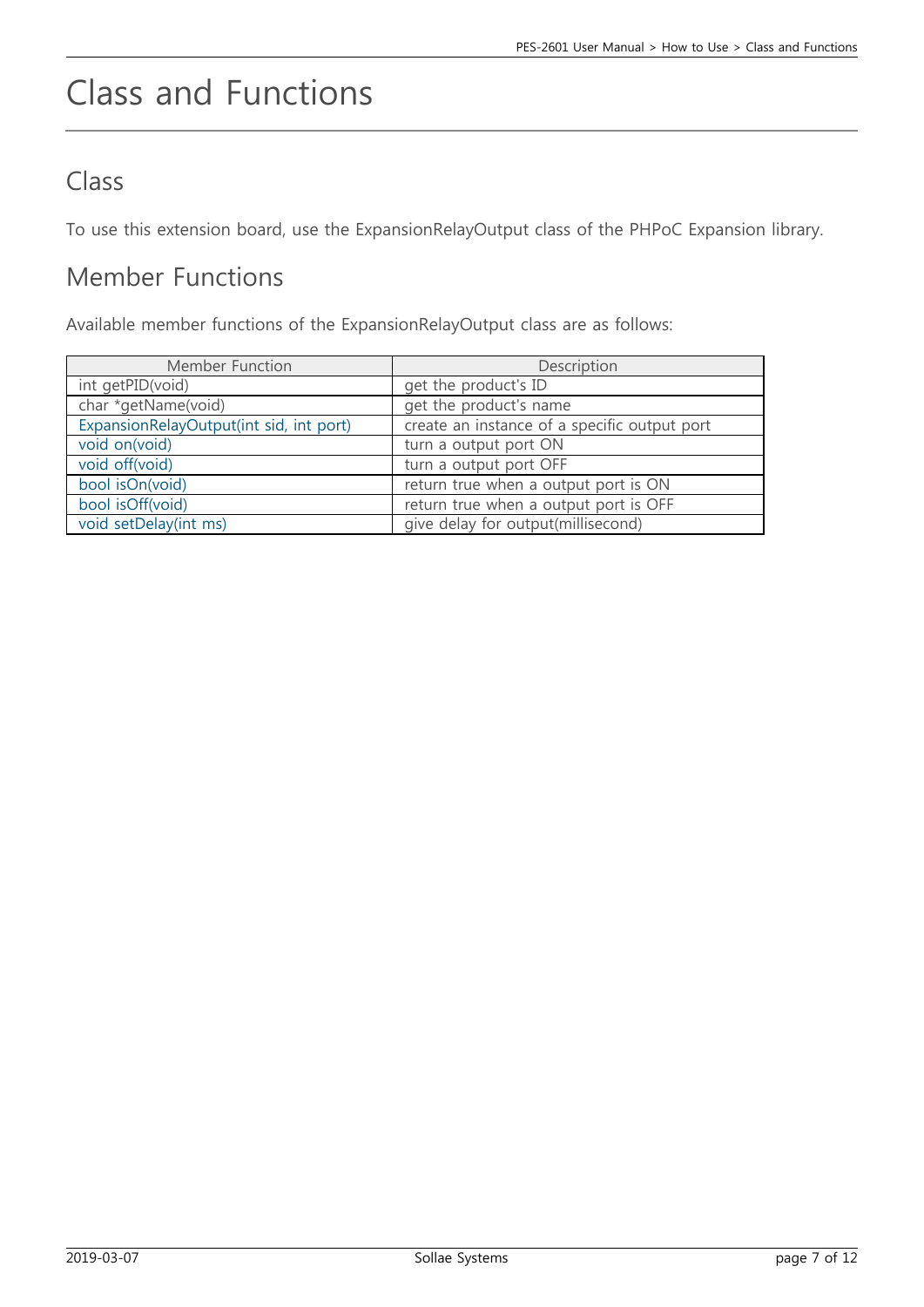# Controlling Output Ports

## Example : On/Off

source code for Arduino

```
#include <PhpocExpansion.h>
  #include <Phpoc.h>
  byte spcId = 1;
  ExpansionRelayOutput output0(spcId, 0);
  ExpansionRelayOutput output1(spcId, 1);
  ExpansionRelayOutput output2(spcId, 2);
  ExpansionRelayOutput output3(spcId, 3);
  void setup() {
      Serial.begin(9600);
      while(!Serial)
         ;
      Phpoc.begin(PF_LOG_SPI | PF_LOG_NET);
      Expansion.begin();
 }
  void loop() {
      Serial.println("turn all output ports on");
      output0.on();
      output1.on();
      output2.on();
      output3.on();
      delay(1000);
      Serial.println("turn all output ports off");
      output0.off();
      output1.off();
      output2.off();
      output3.off();
      delay(1000);
 }
• output result
```

```
turn all output ports on
turn all output ports off
...
```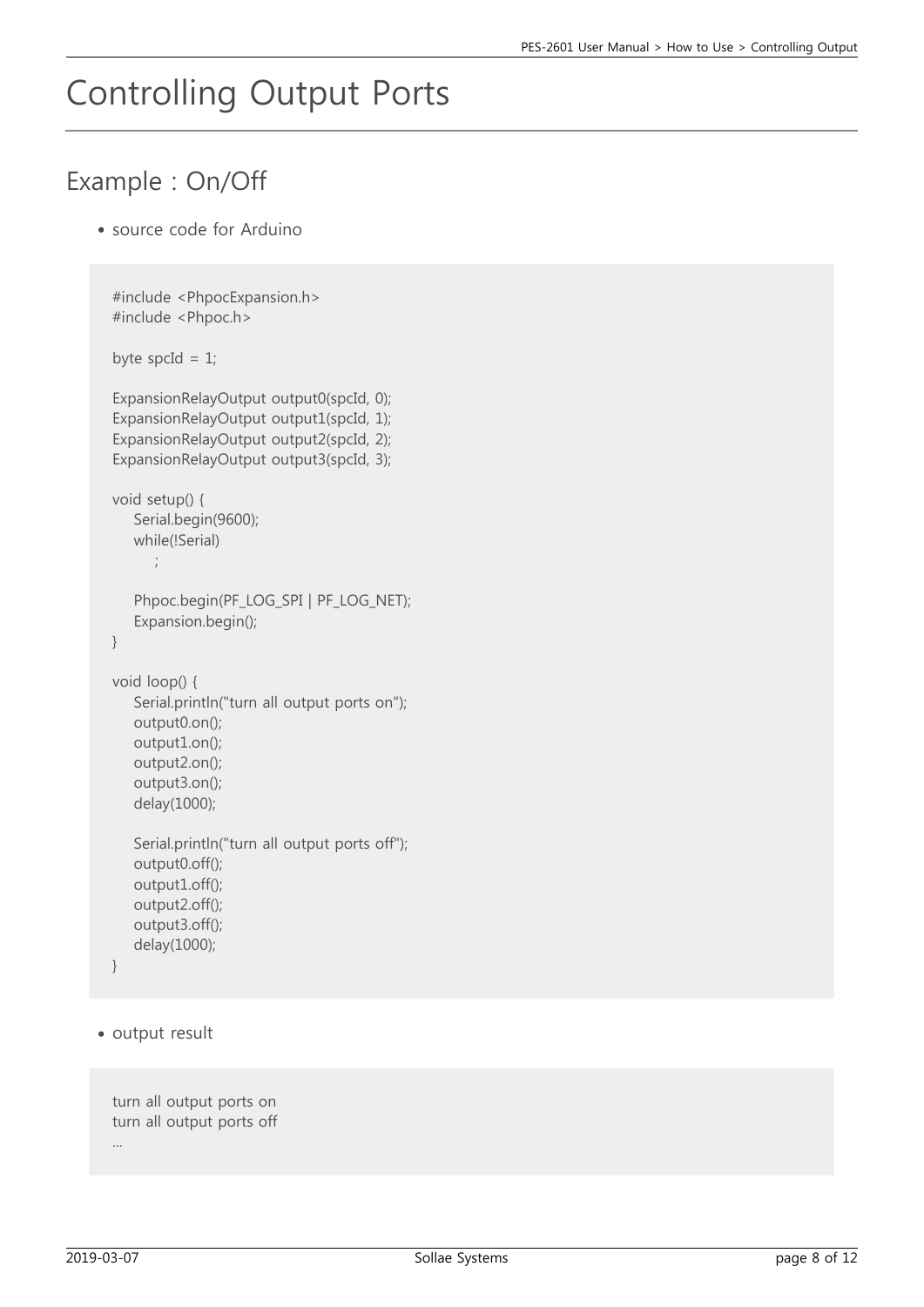#### Example : Delayed On/Off

source code for Arduino Sketch

```
#include <PhpocExpansion.h>
#include <Phpoc.h>
byte spcId = 1;
ExpansionRelayOutput output0(spcId, 0);
ExpansionRelayOutput output1(spcId, 1);
ExpansionRelayOutput output2(spcId, 2);
ExpansionRelayOutput output3(spcId, 3);
void getOutputState() {
    if(output0.isOn())
       Serial.print("Port 0: 1, ");
    else
       Serial.print("Port 0: 0, ");
    if(output1.isOn())
      Serial.print("Port 1: 1, ");
    else
      Serial.print("Port 1: 0, ");
    if(output2.isOff())
       Serial.print("Port 2: 0, ");
    else
       Serial.print("Port 2: 1, ");
    if(output3.isOff())
       Serial.println("Port 3: 0");
    else
       Serial.println("Port 3: 1");
}
void setup() {
    Serial.begin(9600);
    while(!Serial)
       ;
    Phpoc.begin(PF_LOG_SPI | PF_LOG_NET);
    Expansion.begin();
    output0.setDelay(100);
    output1.setDelay(100);
    output2.setDelay(100);
    output3.setDelay(100);
}
void loop() {
    Serial.println("turn all output ports on");
    output0.on();
    output1.on();
    output2.on();
```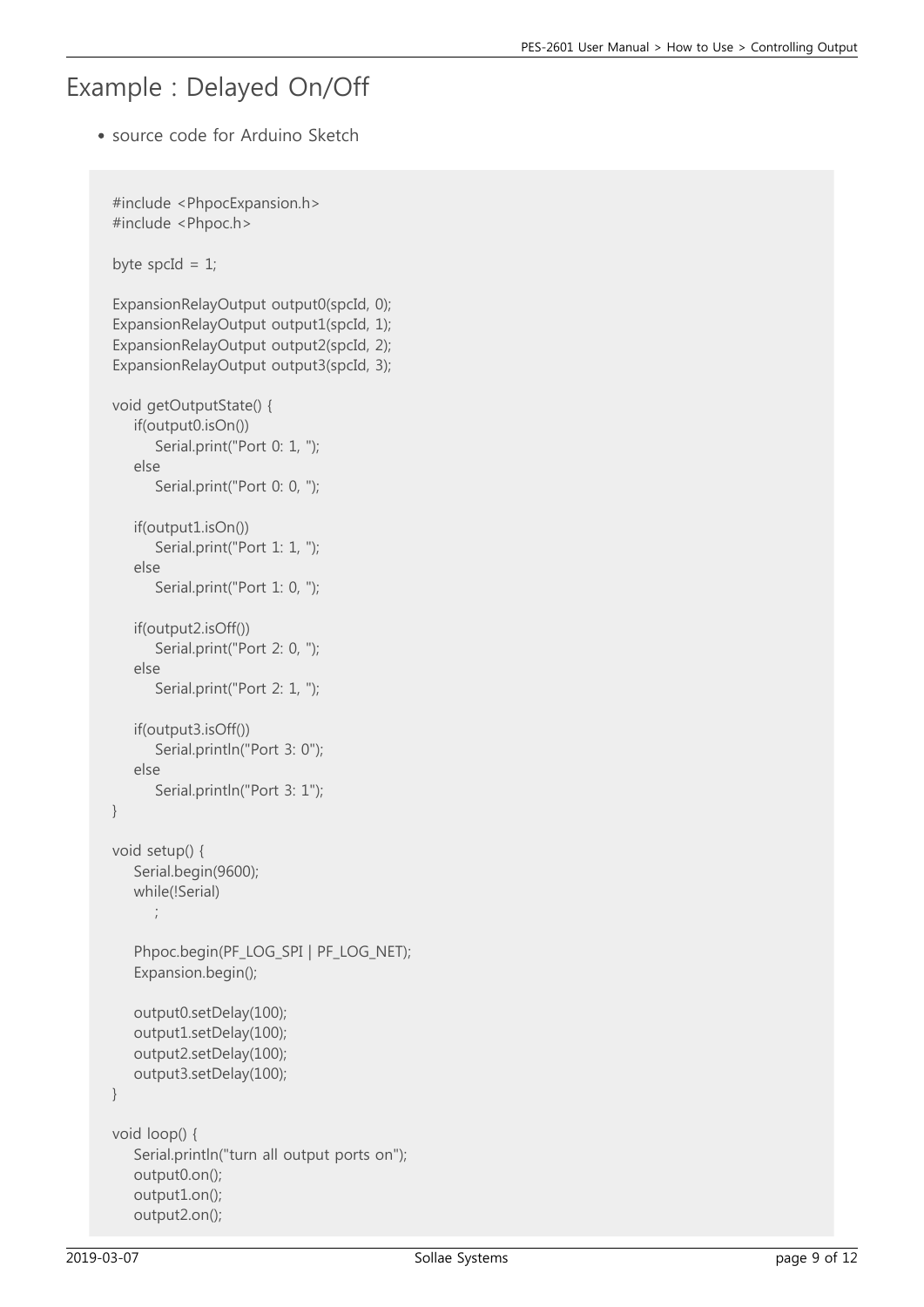output3.on();

 // get status of output ports getOutputState(); delay(110); getOutputState();

delay(1000);

 Serial.println("turn all output ports off"); output0.off(); output1.off(); output2.off(); output3.off();

 // get status of output ports getOutputState(); delay(110); getOutputState();

delay(1000);

}

• output result

turn all output ports on Port 0: 0, Port 1: 0, Port 2: 0, Port 3: 0 Port 0: 1, Port 1: 1, Port 2: 1, Port 3: 1 turn all output ports off Port 0: 1, Port 1: 1, Port 2: 1, Port 3: 1 Port 0: 0, Port 1: 0, Port 2: 0, Port 3: 0 ...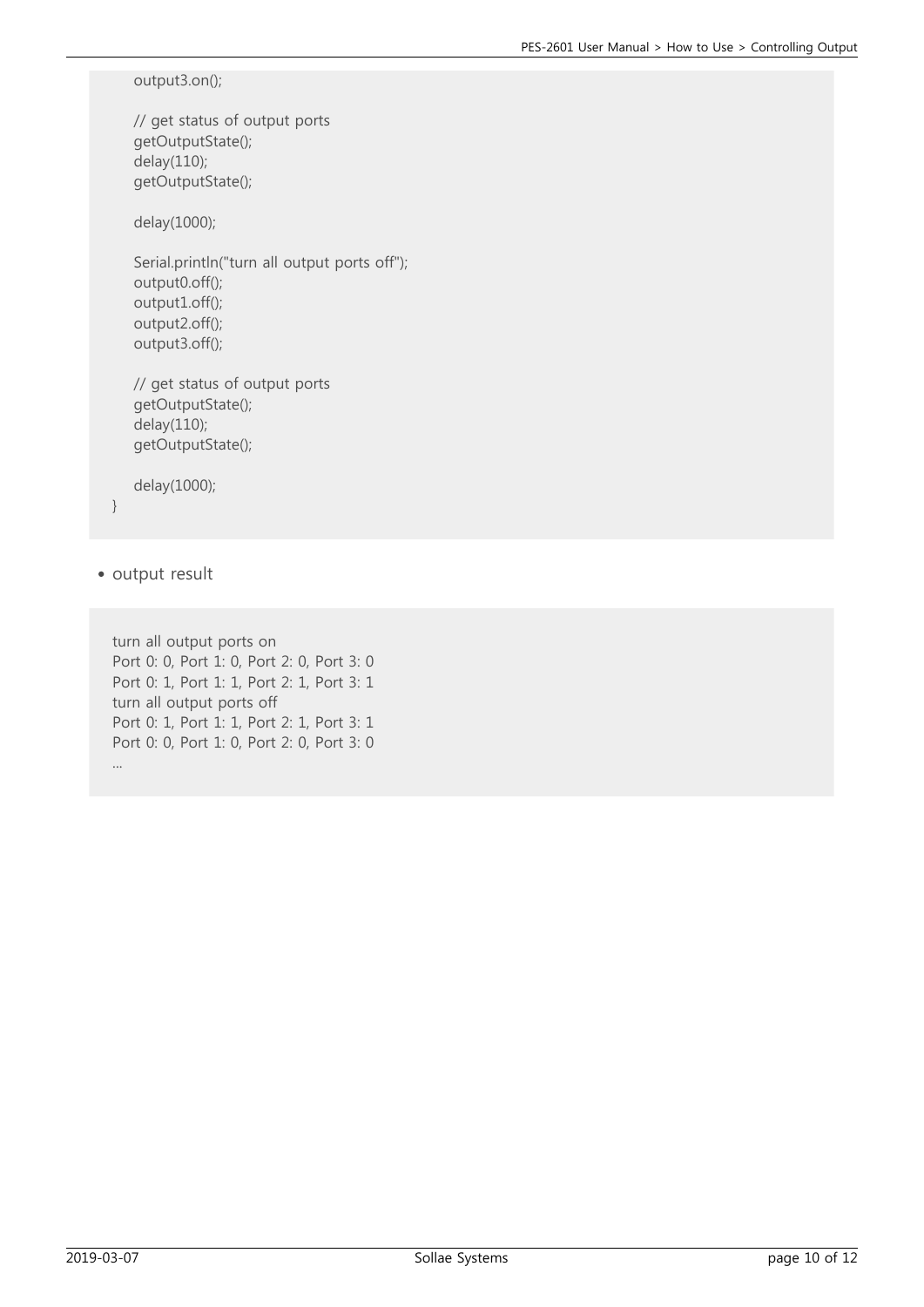# Monitoring Output Ports

### Example

source code for Arduino Sketch

```
#include <Phpoc.h>
#include <PhpocExpansion.h>
byte spcId = 1;
ExpansionRelayOutput output0(spcId, 0);
ExpansionRelayOutput output1(spcId, 1);
ExpansionRelayOutput output2(spcId, 2);
ExpansionRelayOutput output3(spcId, 3);
void getOutputState() {
    if(output0.isOn())
      Serial.println("Port 0: 1");
    else
       Serial.println("Port 0: 0");
    if(output1.isOn())
      Serial.println("Port 1: 1");
    else
       Serial.println("Port 1: 0");
    if(output2.isOff())
       Serial.println("Port 2: 0");
    else
       Serial.println("Port 2: 1");
    if(output3.isOff())
       Serial.println("Port 3: 0");
    else
        Serial.println("Port 3: 1");
}
void setup() {
    Serial.begin(9600);
    while(!Serial)
       ;
    Phpoc.begin(PF_LOG_SPI | PF_LOG_NET);
    Expansion.begin();
}
void loop() {
    Serial.println("turn all output ports on");
    output0.on();
    output1.on();
    output2.on();
```